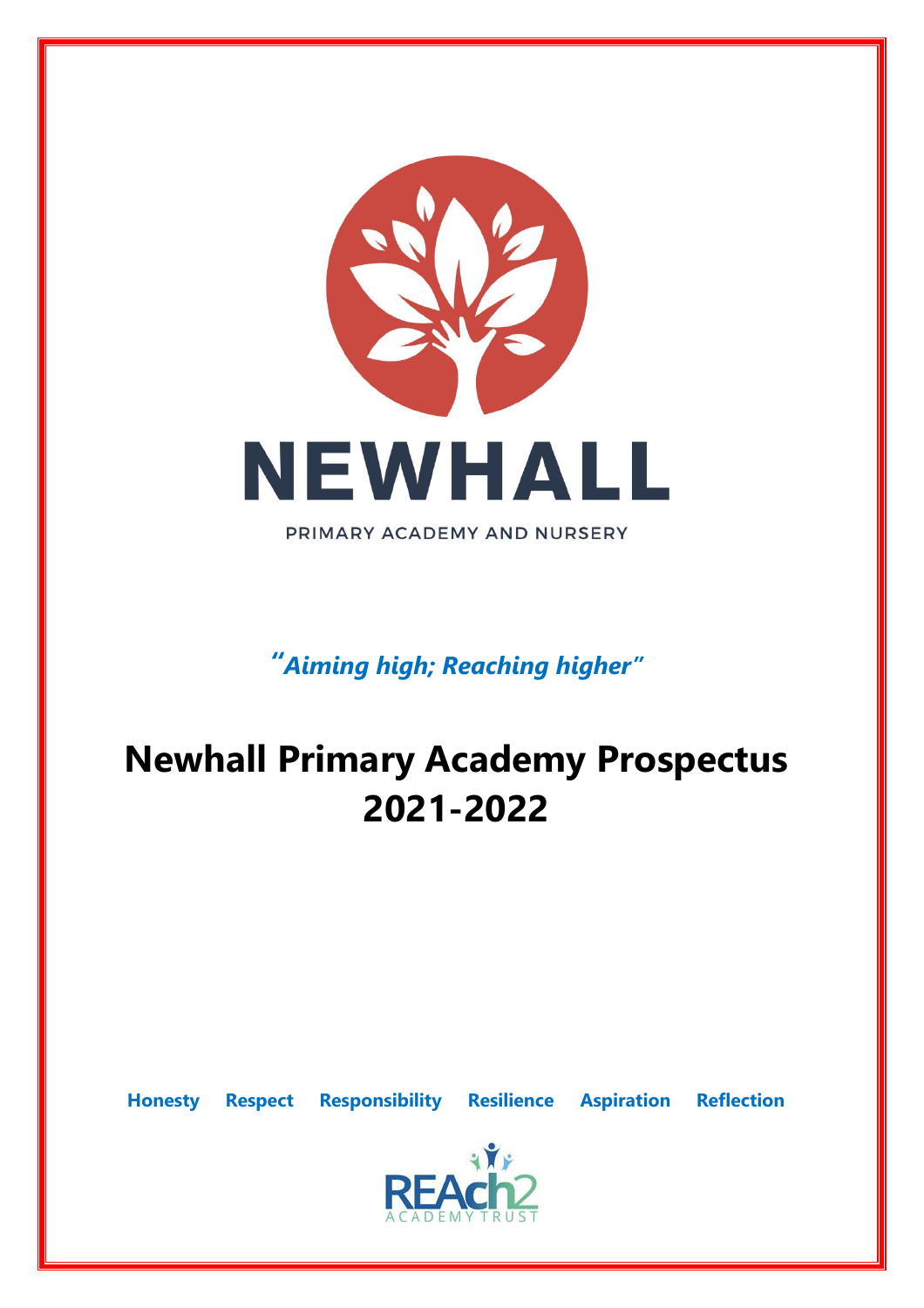



#### **A message from the Headteacher**

Newhall is a brand-new, state of the art 2-form academy on the Newhall development in Harlow which opened in September 2018, with the capacity for 420 children. The Primary School currently accommodates 180 pupils in Reception, Year 1 and Year 2. It will grow year-on-year until it reaches full capacity.

At Newhall we aim to provide an exciting and challenging curriculum which is designed to engage and motivate all children. We want our children to become resilient, independent thinkers with a thirst for learning. Whilst we strive for high academic standards, we are also totally committed to developing the creative, physical, emotional and social aspects of all of our children's lives.

We offer a safe, nurturing and stimulating learning environment, which enables us to ensure our children are supported, challenged, inspired and motivated through a breadth of learning experiences and opportunities. The school is committed to safeguarding and promotes the welfare of all children. It expects all staff to share this commitment.

We are a school at the heart of this new community and therefore endeavor to foster strong relationships between children, staff, parents, governors and the wider community of Harlow. We welcome the opportunity to work with you to develop bright, ambitious, confident and inquisitive children.

Newhall is an academy where every child is respected and treated as an individual, with no limits placed on their learning – just opportunities to continually improve with a 'Growth Mindset' approach. We believe in the potential of every individual, from whatever circumstance, to achieve and enjoy their time at our school. We do not 'label' children or group them by perceived 'ability'; instead, we give all children equal opportunities to challenge themselves through the range of tasks and activities presented to them – empowering children to take ownership and responsibility for their own learning.

We hope that our website will provide you with sufficient information about our wonderful school and look forward to having you join our Newhall 'family'!

Mrs C Ward



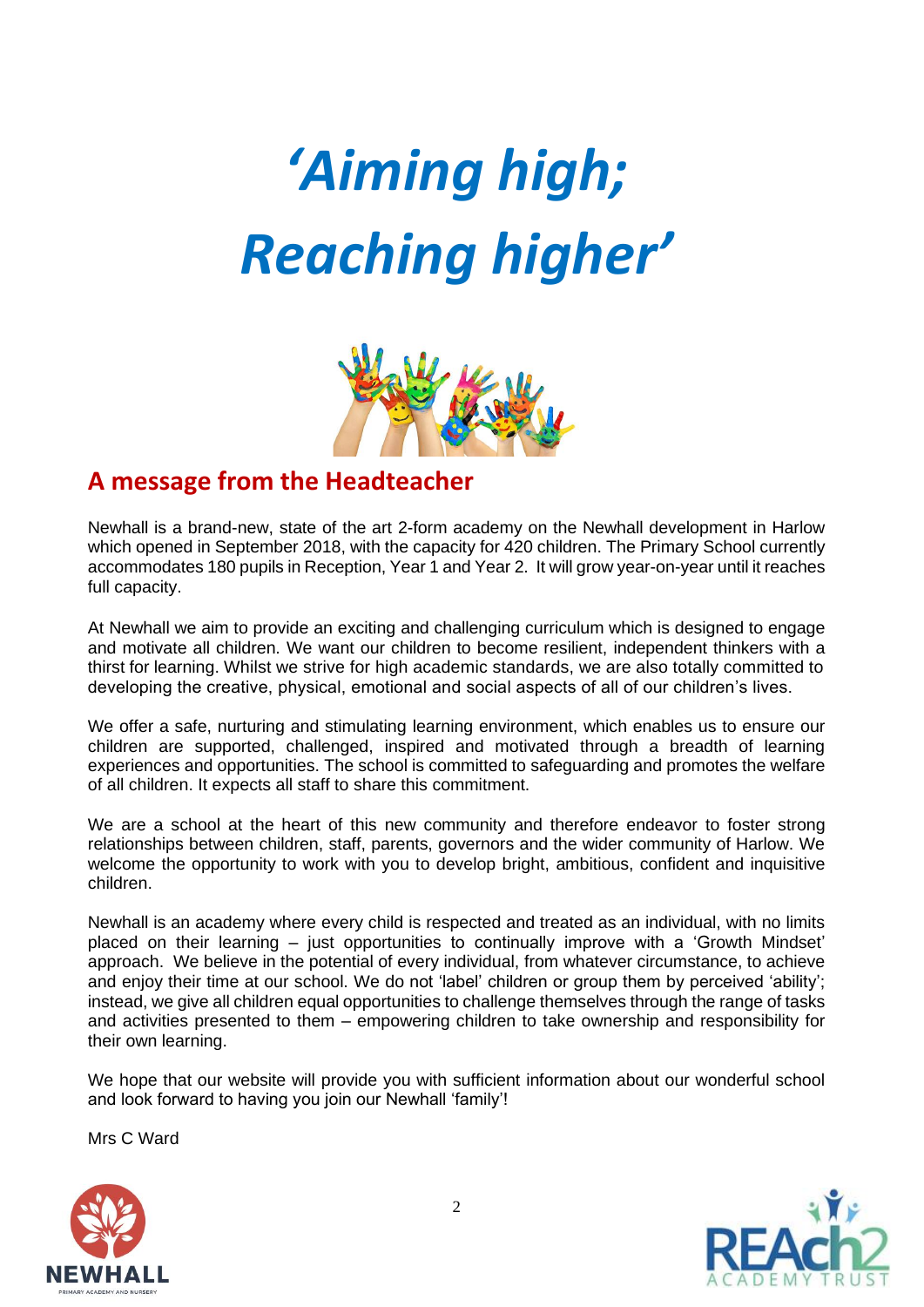## **Mission, Vision and Values**

#### Mission statement

Our mission statement, **"Aiming high; Reaching higher"**, underpins everything we do and strive to do.

#### Vision

Children at Newhall will feel safe, valued and develop a love of learning.

This will be achieved by:

- Always being truthful, fair and inclusive.
- Respecting, listening to, valuing and recognising the uniqueness and achievement of every member of our academy family
- Providing outstanding learning and teaching which enables all students, regardless of gender, race, background or ability, to excel academically, emotionally, physically, socially, morally, spiritually and culturally.
- Equipping children with the resilience and perseverance to become creative and independent thinkers and to become learners for life within an ever-changing world.
- Raising the aspirations of everyone within our academy community so everyone strives for **personal excellence** in everything they do
- Developing learning activities which stimulate positive models of enquiry, reflection, challenge and innovation.

### Our Vision is underpinned by our six Core Values:

- Honesty
- Respect
- Responsibility
- Resilience
- Aspiration
- Reflection





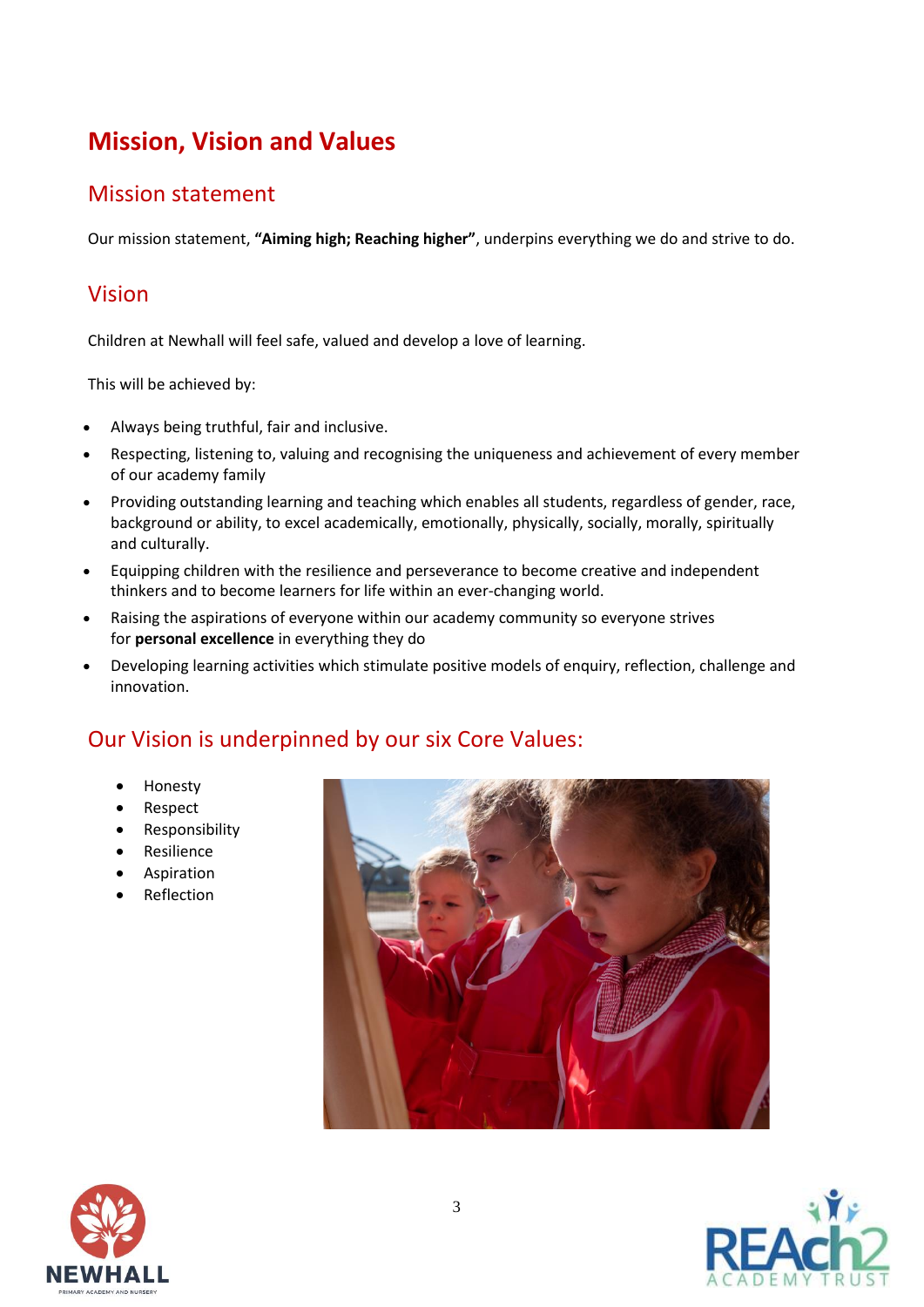## **Admissions and Applications**

To apply for a place at Newhall Primary Academy, you will need to apply through the Local Authority Admissions team who co-ordinate all admissions for Newhall. More information can be found here:

<https://www.essex.gov.uk/Education-Schools/Schools/Admissions/Pages/Admissions.aspx>

Our admissions policy is available on our website at: <http://newhallacademy.org/admissions-policy/>

## **Organisation**

Our Academy is a Primary school, organised into three key stages:

- Early Years Foundation Stage (EYFS) children in our Reception classes
- Key Stage 1 (KS1) refers to children in Years One and Two.
- Key Stage 2 (KS2)  $-$  children in Years Three, Four, Five and Six.

#### **Times of Sessions**

| $8.50$ am – 11.30am    |
|------------------------|
| $8.50$ am – 12.00pm    |
| $8.50$ am $- 12.15$ pm |
|                        |
| $12.30$ pm – 3.15pm    |
| $1.00$ pm $- 3.15$ pm  |
| $1.15$ pm – $3.15$ pm  |
|                        |

#### **Assemblies**

Assemblies are an integral part of our Academy life. Each day the children come together, either as a whole school or class, to sing, celebrate good work and reflect. Parents do have a legal right to ask for their child to be withdrawn from religious activities, including collective worship.

#### **Uniform**

Our uniform, worn by all the children, is a distinctive feature of Newhall Primary Academy. We place an emphasis on maintaining high standards of dress and appearance because we believe it encourages the children to take pride in themselves and their Academy. We therefore ask parents to ensure that their children always wear the correct uniform and that it is clearly labelled. Children also need to wear the appropriate kit during PE lessons.



Our uniform is available from Create Identitee and can be ordered online at: <http://createidentitee.co.uk/product-category/schoolwear/newhall-primary-academy/> or purchased in store at: Unit 43, Greenway Business Centre, Harlow, Essex, CM19 5QE



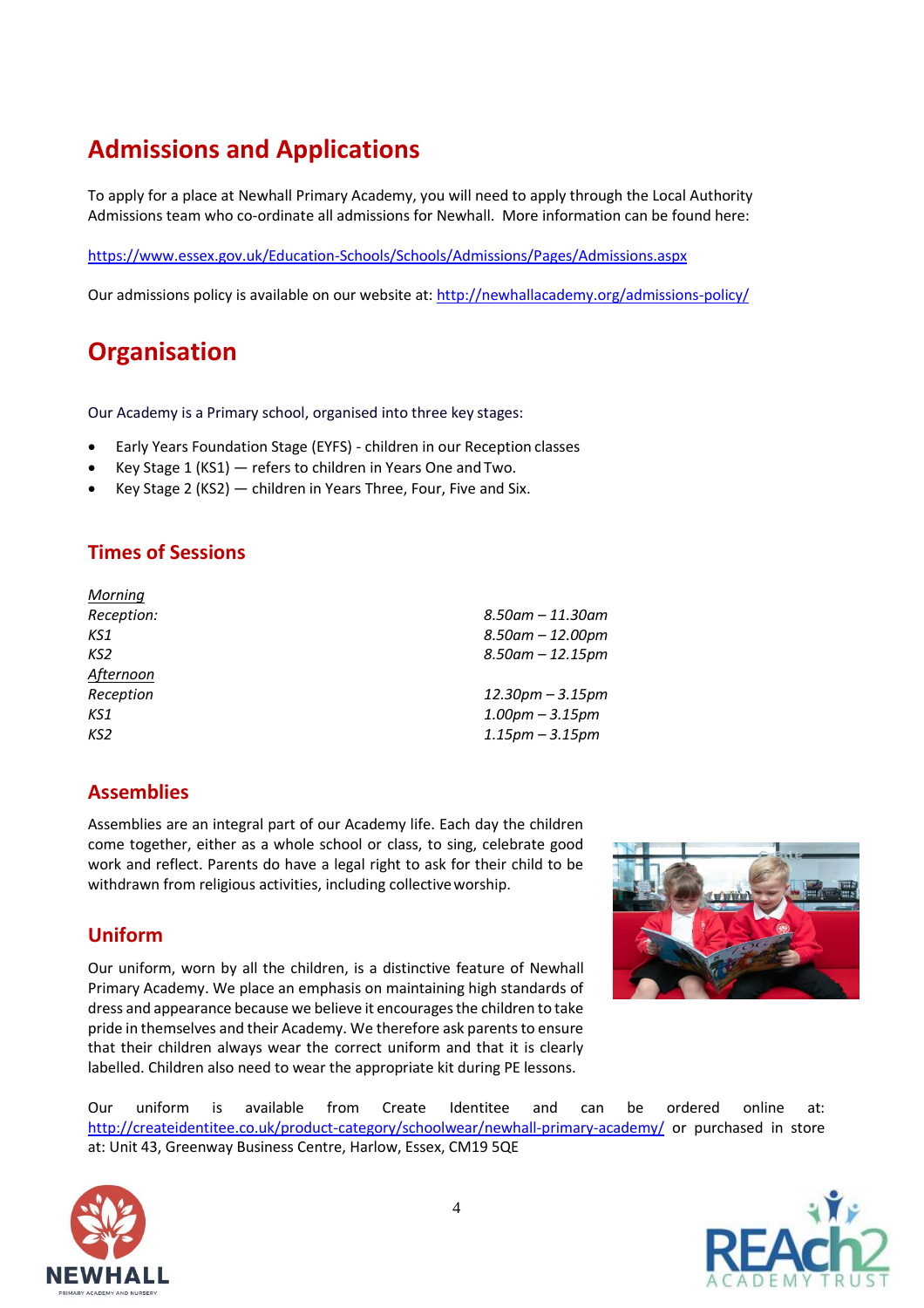#### **School Dinners**

All children in Reception and Key Stage One are entitled to an Infant Free School Meal. School dinners will also be available to Key Stage Two children for a reasonable price. Our school dinners are cooked in our Catering Kitchen which is run by Ashlyns. All produce is locally sourced and there is a three-week menu programme which is updated each half term. Children have the choice between a meat or a vegetarian option each day. Children with allergies to specific foods or ingredients will be catered for.



# **Our Curriculum Structure**

## Teaching and Learning

The academy is committed to providing exceptional teaching and learning for all our pupils. We do this by encouraging collaborative working practices amongst our staff and providing support in order for all pupils to experience exceptional learning opportunities. Teachers plan together regularly to ensure a consistent focus on the pupil learning outcomes.

We ensure that lessons are tailored to meet the needs of each individual pupil and assess progress in lessons and over time to ensure the achievement of each pupil is maximized. We foster and develop a love of learning within the pupils, and throughout the year we celebrate all achievements both in and out of the classroom.

## Early Years Foundation Stage (EYFS)

At Newhall we follow the Early Years Foundation Stage framework. This is a curriculum deeply rooted in the foundations of play in order to support our children to develop their social skills working harmoniously together, whilst gaining a strong foundation in English, Mathematics and creative and physical skills. It is made up of four themes which are:

*A Unique Child*: Every child is a unique child who is constantly learning and can be resilient, capable, confident and self-assured.

*Positive Relationships:* Children learn to be strong and independent through positive relationships.

*Enabling environments:* Children learn and develop well in enabling environments, in which their experiences respond to their individual needs and there is a strong partnership between practitioners, parents and carers.

*Learning and Development:* Children develop and learn in different ways. The framework covers the education and care of all children in early years provision, including children with special educational needs and disabilities.

The themes of a *unique child, positive relationships* and *enabling environments* all feed into how we teach the *learning and development* theme.



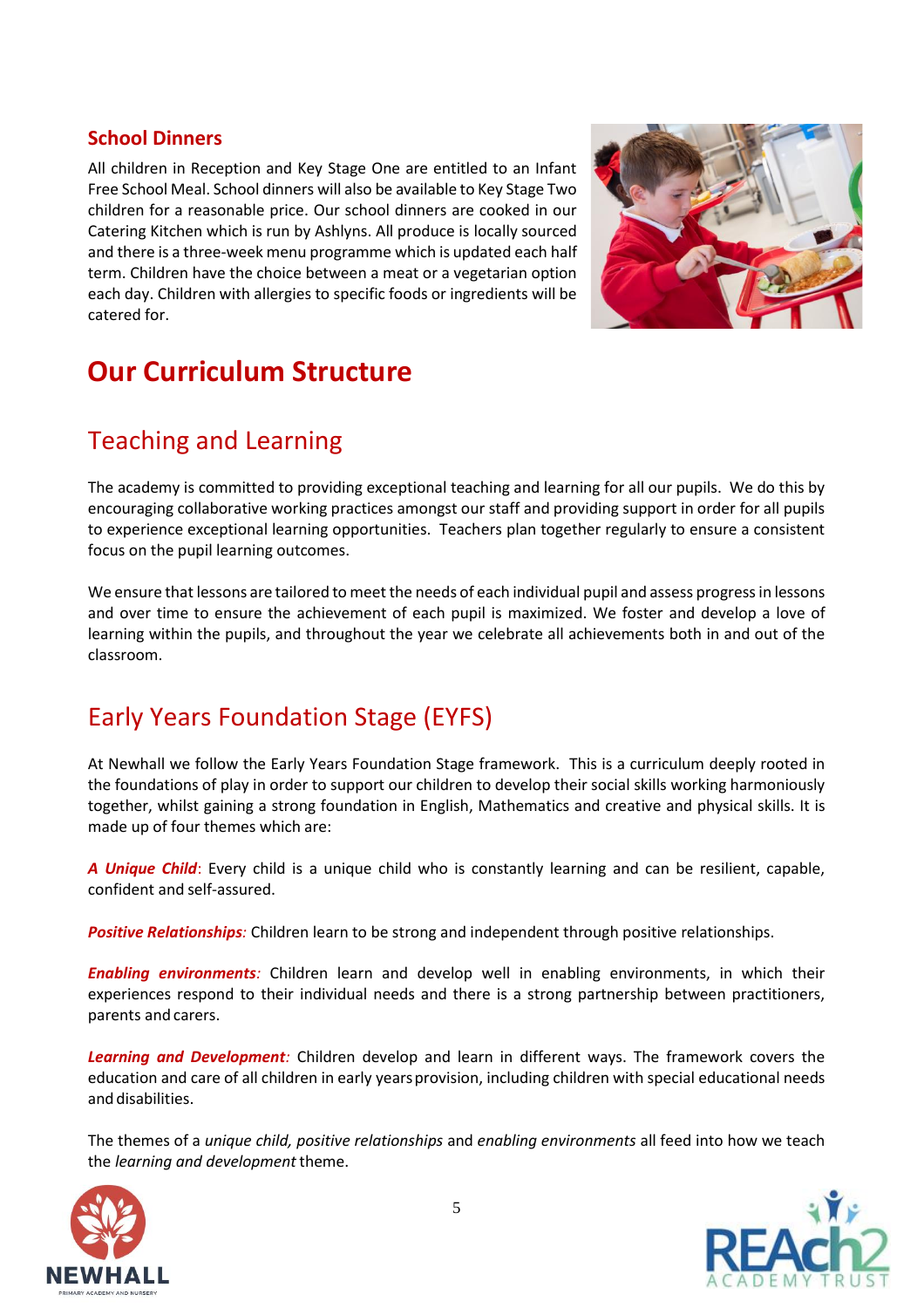#### **Learning and development theme**

The Learning and development theme is split into 7 areas of learning:

- 1. **Communication and Language** developmentinvolves giving children opportunities to experience a rich language environment; to develop their confidence and skills in expressing themselves; and to speak and listen ina range of situations.
- 2. **Personal, Social and Emotional Development** involves helping children to develop a positive sense of themselves, and others; to form positive relationships and develop respect for others; to develop social skills and learn how to manage their feelings; to understand appropriate behaviour in groups; and to have confidence in their own abilities.
- 3. **Physical Development** involves providing opportunities for young children to be active and interactive; and to develop their co-ordination, control, and movement. Children must also be helped to understand the importance of physical activity, and to make healthy choices in relation to food.
- 4. **Literacy** development involves encouraging children to link sounds and letters and to begin to read and write. Children must be given access to a wide range of reading materials (books, poems, and other writtenmaterials) to ignite their interest.
- 5. **Mathematics** involves providing children with opportunities to develop and improve their skills in counting, understanding and using numbers,calculating simple addition and subtraction problems; and to describe shapes, spaces, and measures.
- 6. **Understanding of the world** involves guiding children to make sense of their physical world and their community through opportunities to explore, observe and find out about people, places, technology and the environment.
- 7. **Expressive arts and design** involves enabling children to explore and play with a wide range of media and materials, as well as providing opportunities and encouragement for sharing their thoughts, ideas

and feelings through a variety of activities in art, music, movement, dance, role-play, and design and technology.

In Early Years we follow children's interests to offer them a stimulating and engaging curriculum. We use these interests to teach the seven areas of learning described above. Children are continually assessed through observations and focus groups and the provision supplied is a result of this assessment.

We have **60 Reception** places available each year**.**





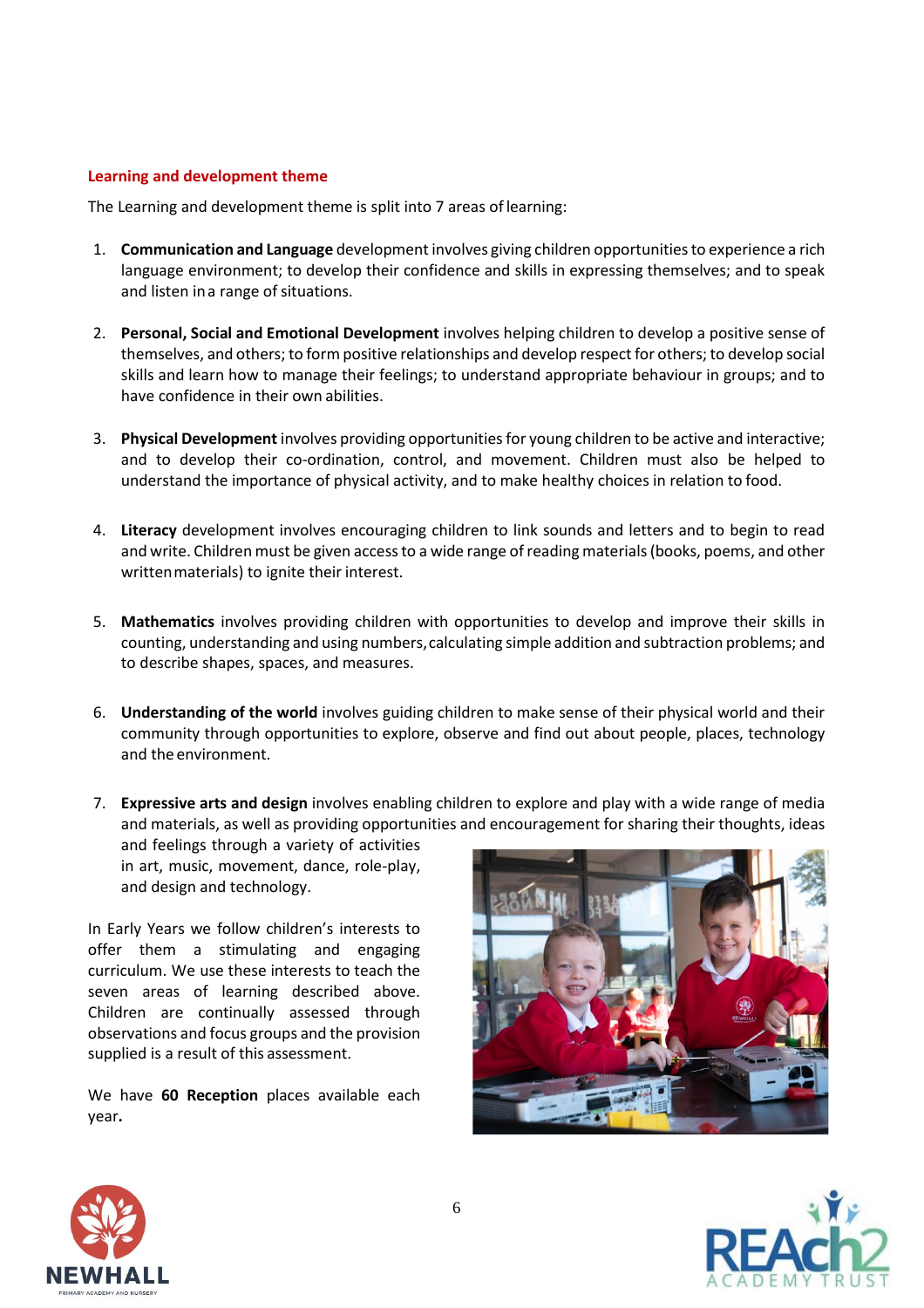## Key Stage 1 and 2

At Newhall, we have designed a curriculum that equips our children with the skills and personal qualities necessary to lead a fulfilling and rewarding life. We aim for our curriculum to enable our children to achieve the core life values we aspire to for them, and allow them to be active, responsible members of their community.

Our curriculum is very practical, engaging all ability levels and is easily accessed by children at different stages of English language acquisition. Children work in a variety of ways: as a class, in groups, pairs or individually. Our emphasis is always on active and meaningful involvement of children in their own learning. Through this, we aim to provide meaningful and exciting learning opportunities, which ensures raised levels of achievement.

Newhall's curriculum is organised in two parts – the first is a core offer in English and mathematics, and then the remaining subjects are taught through a thematic approach, which include both RE and computing. Wherever possible, year-groups work in a cross-curricular fashion, and many aspects of English and mathematics will be linked to the current theme/topic that the children are learning about.

Newhall has its own policy and implementation documents for each of the subjects, which are available on the school website. A yearly curriculum map shows how themes/topics are organised to give continuity and ensure progression.

Children's learning is carefully monitored as they progress through the curriculum. Records of achievement are through individual children's work, group work, whole class work, shared books, displays, teacher's records and the child's individual portfolio.

### Physical Education

Physical Education promotes children's knowledge, skills and understanding of how their body moves so that they can perform with increasing competence and confidence in a range of physical activities.

Physical Development is taught both as independent weekly lessons with our Sports Coach and through appropriate links in the creative curriculum. This gives children a chance to continue using their physical development throughout all aspects of the curriculum, putting into action specific skills learnt with the PE teacher.

Over the course of a year children cover a wide range of activities to give an understanding of their bodies in action. These include dance, indoor and outdoor games, gymnastics, athletics and striking and fielding games.

Through taking part in regular exercise, we promote the importance of making healthy decisions and encourage children to continue to make these positive choices for the rest of their lives.



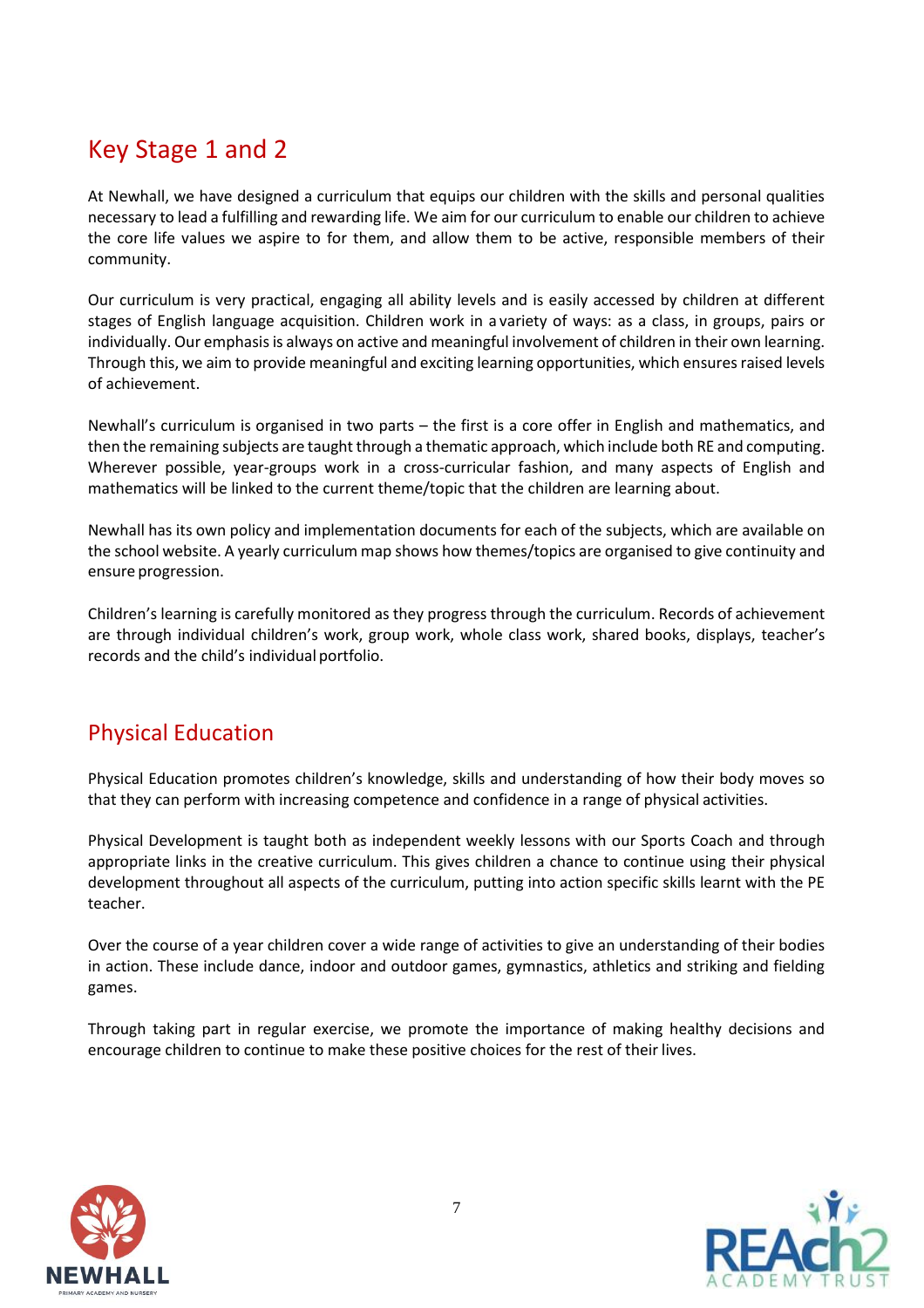# **Newhall Community**

#### Pupil Voice

As our children are at the heart of everything we do, seeking their opinions and views and empowering the development of their leadership is vital to the success of our academy. With this in mind, we have a School Council that meets regularly to discuss a range of issues. Through participating in School Council and other leadership roles, children have a real influence in helping to develop 'The Newhall Way' – our ethos, our policies and our practices.

#### Parental Partnership

We aim to involve our parents/carers in all aspects of school life; to keep them fully informed of school events, and of their child's progress. We do this through parent discussions, reading records, weekly newsletters, and our parent forums.

A parent/carer wishing to discuss any matter with a member of staff need not necessarily make an appointment. Staff members are generally available before/after school for a quick discussion. More formal contact is made during our termly parent/carer consultation evenings, when parents/carers are given the opportunity to discuss their child's progress with the class teacher. At the end of the Autumn and Spring term, parents/carers are provided with a short progress report about their child. A more detailed report is sent home during the final summerterm.

A newsletter is published weekly and sent home to all parents. Copies of all information can also be obtained from the schooloffice or the website. Our Communications Policy gives further detail about how we keep parents and carers informed regularly.

Parents/carers are also encouraged to contribute to the life of the school by becoming a parent helper or joining the 'Friends of Newhall'. We are very grateful to parents who can offer help in school. Help is invaluable with a wide range of activities including reading and playing games, cooking, computing, helping with art and craft activities, attending school trips and many more! If you can spare some time to help, please see the office staff to register your interest. Please be aware that as part of safeguarding all our children, the academy will undertake a Disclosure and Barring Service (DBS) check for parents/carers who volunteer on a regular basis.

#### Staff

All of our staff at Newhall play an essential role in ensuring our school is a safe, healthy and inspiring place for all our children to learn.

We work closely with outside agencies such as occupational therapists, educational psychologists and speech and language therapists to ensure a well-rounded provision and support for our children making sure they are receiving any additional high quality professional care for their developmental needs if required.



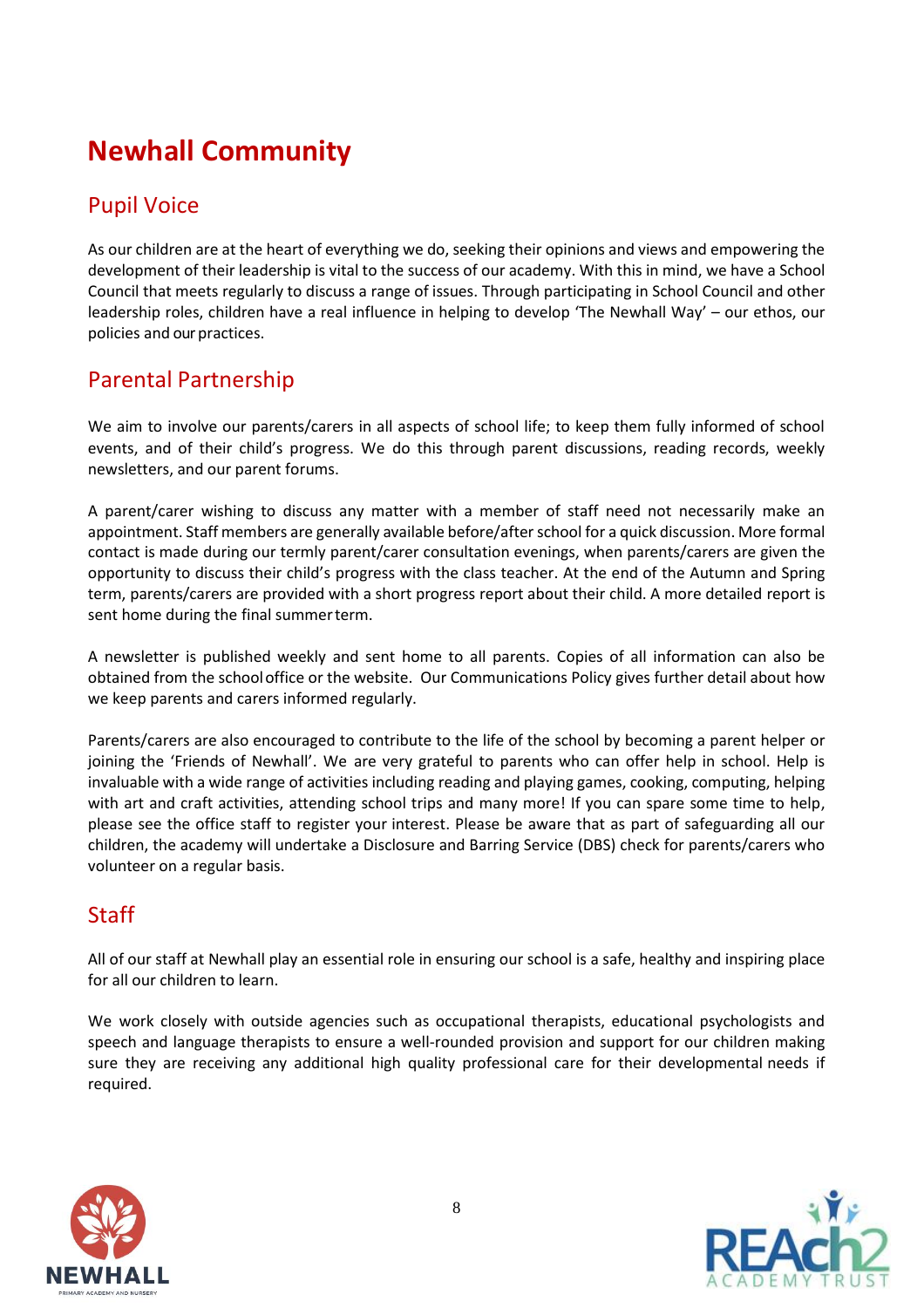#### Governors

The Local Governing Body are committed to excellence; a team which make a real difference to the life of our school meeting regularly with staff, parents and pupils. If you are interested in becoming a Local Governor in the future, please do contact the academy.



# **Safety and Security**

## Child Protection

At Newhall, the health, safety and well-being of every child are our paramount concern. We listen to our pupils and take seriously what they tell us. Our aim is for children to enjoy their time as pupils in this school. We want to work in partnership with you to help your child achieve their full potential and make a positive contribution.

To promote a safe environment for pupils, our safer recruitment policy includes all checks on staff and regular volunteers' suitability, including Disclosure and Barring Service (DBS) checks, in accordance with current legislation, and in addition to this teaching staff are monitored through the recently introduced national prohibition check service.

All entrances and exits to the school are secured during school hours, and the only access to the school is



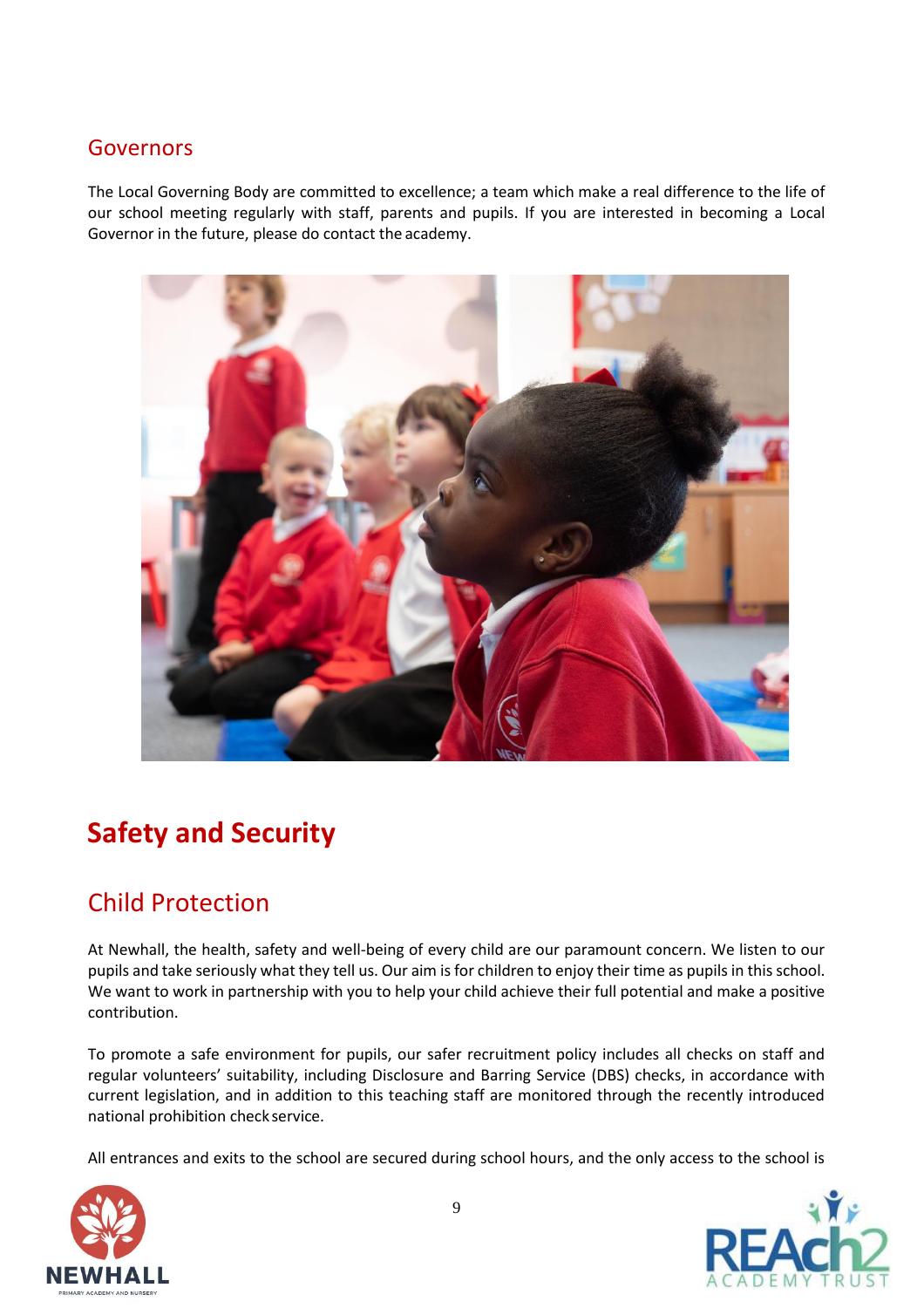through the main school entrance which has a constantly monitored entry system.

In accordance with our responsibilities under section 175/157 of the Education Act 2002 and "Keeping Children Safe in Education" September 2019, we have a Designated Safeguarding Lead for Child Protection, Mrs Debbie Gayler (Headteacher) who is a member of the Senior Leadership Team, and has received appropriate training for this role. It is their responsibility to ensure that all staff in contact with children receive child protection awareness training on a regular basis.

Occasions do arise when our concern about a child mean we have to consult other agencies. Whilst we would always aim to work in partnership with parents, there may be exceptions to this when concerns are raised for the protection of a child.

On very rare occasions Social Care, whilst undertaking an investigation under s47 of the Children Act 1989, may want to speak to a child without a parents' knowledge. This would be a decision made in collaboration with partner agencies and would only be done in situations where a child might be at immediate risk. To gain consent at this point may increase the level of risk to the child or cause evidence of a crime to be lost.

The procedures, which we follow, have been laid down by the Local Safeguarding Children's Board, and the academy has adopted a Child Protection Policy in line with this for the safety of all. If you want to know more about our procedures, please speak to the Headteacher, Mrs Debbie Gayler or your child's class teacher. The Policy can be found on our academy website.

## Medicine in School

We always seek to support children and parents. There are times where we will administer medicine to a child, for example if a child has a long-term illness or ifwe have put a 'Health Care Plan' in place withparents.

If you feel your child will require medicine during the school day, please inform the Academy at the earliest opportunity and we will be more than happy to discuss how we might help you. We would kindly ask you not send your child to school with medicines, without agreement from the academy. We are only able to administer medication that has been issued following a prescription, or that is accompanied by medical authorisation.

If your child is unwell and requires antibiotics they should have some time at home to recover and be certain that there will be no side effects to taking the medication. If your child has asthma please provide us with a labelled asthma pump and complete an information card from the school office. All children will be expected to become responsible for this, as soon as we feel they are ready to do so.

### Behaviour

At Newhall we have the very highest expectations of behaviour. We have a consistent set of core principles and rules based on the school core values of Honesty, Respect, Responsibility, Resilience, Aspiration and Reflection. These values go hand-in-hand with the fundamental British values which children will encounter and learn about at Newhall. These are: democracy, the rule of law, individual liberty, mutual respect for and tolerance of those with different faiths and beliefs and for those without faith.



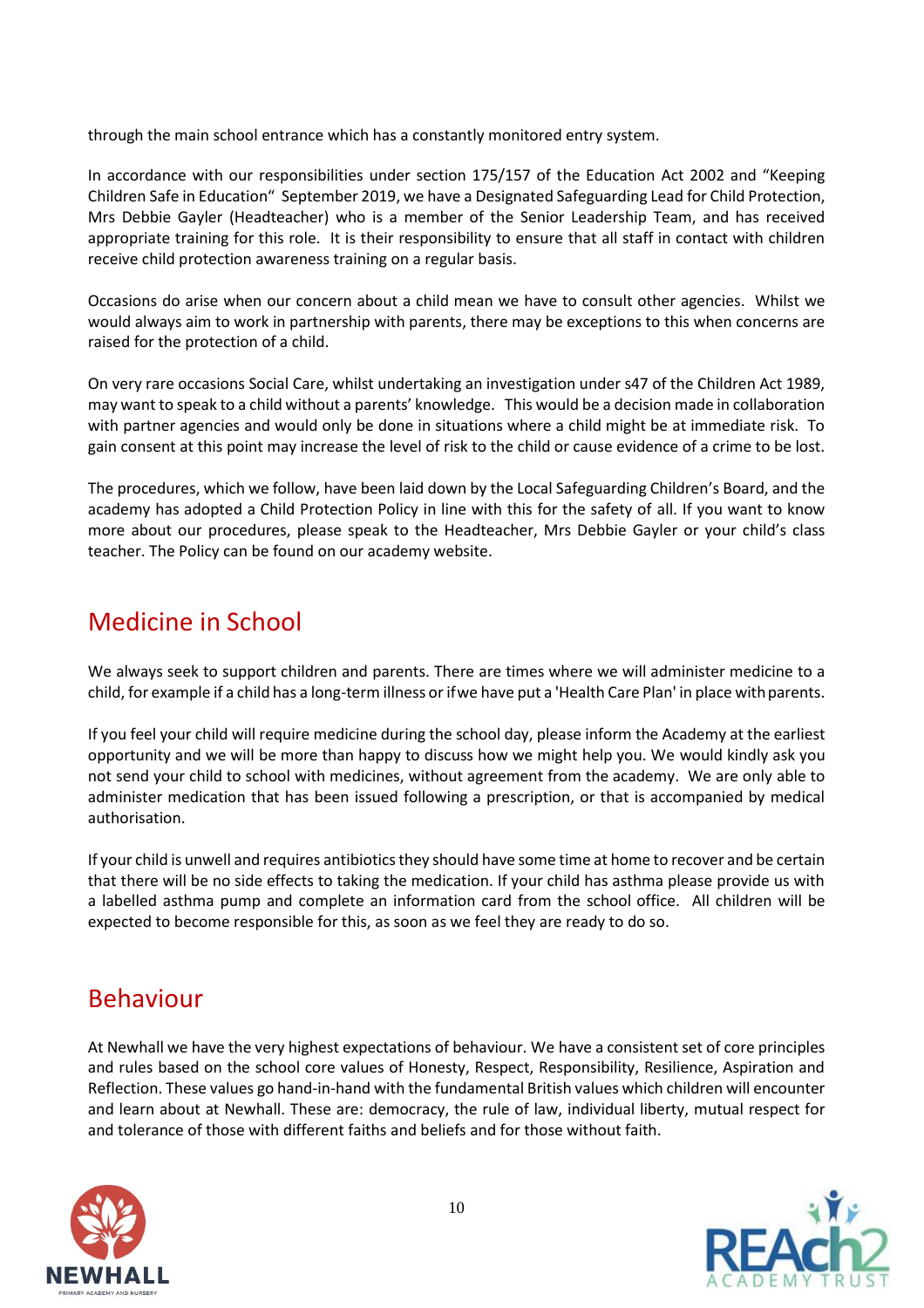Children discuss their meaning, not only in the academy, but for their lives in general and their implications.

Children work towards achieving the highest standard each day both individually and as part of a team. Everyone at Newhall has a part to play in the promotion of high standards of behaviour. It is important that there is a clear code of conduct reinforced by a balanced combination of rewards and consequences within a secure and positive environment, whilst at the same time promoting an understanding that appropriate behaviour is the responsibility of individuals.

The academy firmly believes in the power of intrinsic motivation in children, and uses this as the main approach to pupil reward. Rather than extrinsically rewarding children, children are taught from the youngest age that adopting the correct learning behaviour is paramount for themselves.

We will, always, challenge any form of discrimination including racist or sexist behaviour, and all forms of bullying. The whole school community, children, staff, governors, parents and volunteers should be aware of and actively involved in implementing our Behaviour Policy.

For further information, please see our Behaviour policy which is available on our academy website.

#### House System

Children are grouped into four House Teams. Every child and member of staff is given one of these four Houses to support. Each child is placed in a House on entry to school in Reception and remains a member of this team throughout their time at the school. Siblings are placed in the same House team.

Houses are named after the four elements:

- Fire Represented by a dragon
- Earth Represented by a lion
- Air Represented by an owl
- Water Represented by a whale

Each half-term there will be a minimum of one House activity or competition, so that children get the opportunity to work collaboratively and build relationships with members of their house across the school. For example, there may be House music competitions, sports days or art and design presentations.

Children can be given Dojo house points which count towards their House Cup. Points that are awarded for recognition of children modelling one of the six core values.

Every week, the points are collated and a weekly winner announced during our Celebration Assembly each Friday. At the end of the year, the winning house will be awarded their ribbons on the House Cup. This system aims to encourage a real sense of pride and achievement for the children. It fosters community spirit and gives the children an opportunity to contribute to something bigger, which involves children from all year groups.

### Attendance and Punctuality

We are committed to ensuring our children achieve to their absolute full potential at Newhall, and excellent attendance and punctuality are one vital aspect of ensuring this occurs. Parents/carers who ensure their children attend school regularly and on time demonstrate the importance of school to their

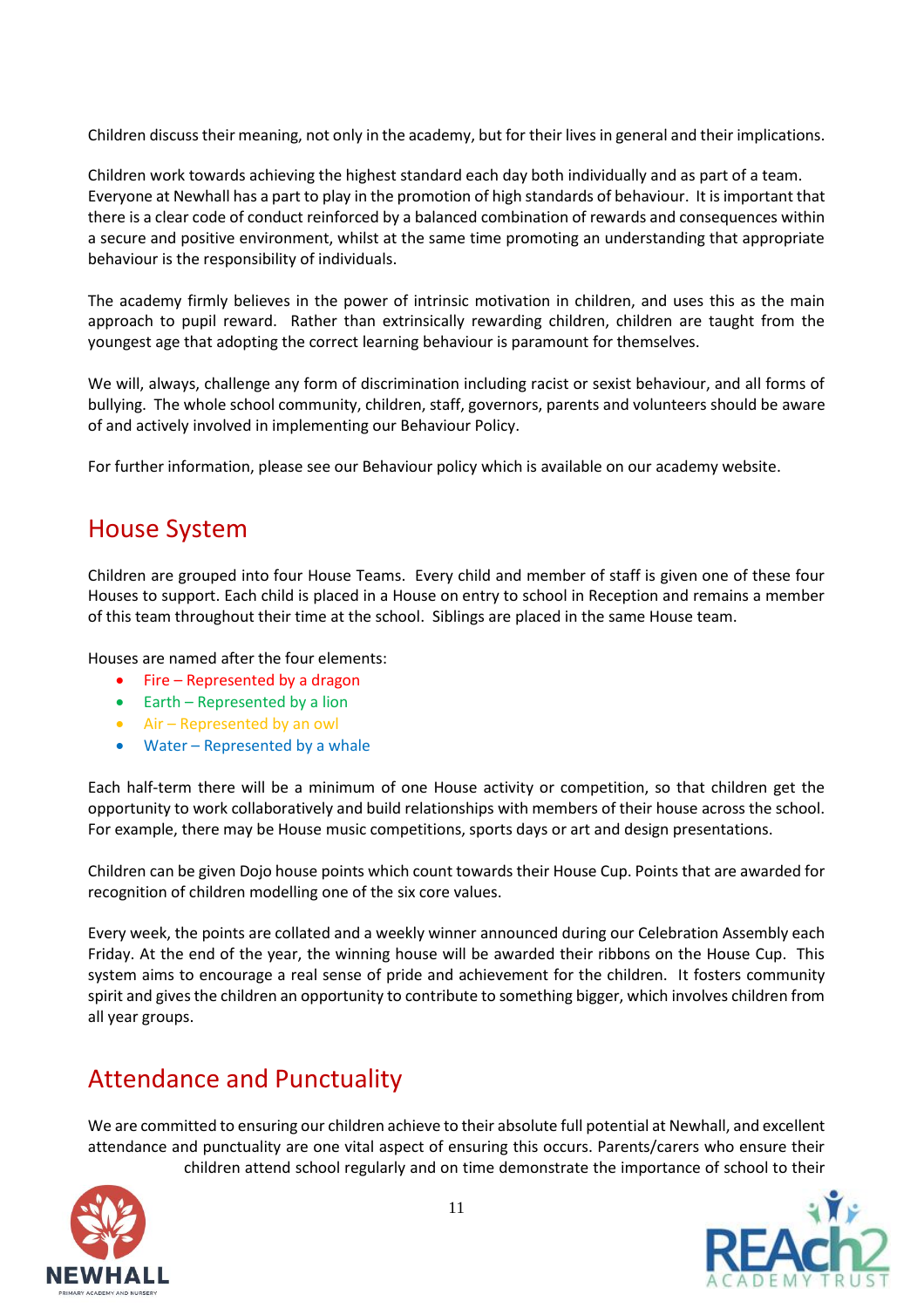children, ensuring that they then develop a healthy attitude towards their learning.

We therefore expect that children are ready for school, ready to enter and begin learning at 8.40am. The academy school day officially begins at 8.50am, and children arriving later than this are marked as late.

If a child is unwell and unable to attend, a reason must be given in the form of a phone call or letter. Apart from very exceptional circumstances, parents should not take children out of school during term time. In such cases, permission must be obtained from the Academy.

For further information, please see our Attendance and Punctuality policy.

## **Beyond the School Day**

## Home Learning

We have a policy of providing 'home learning tasks' - opportunities that are enjoyable, manageable, interesting and extend and enrich and support the learning that has taken place in school.

Home Learning includes:

- Reading: Every child is asked to read for at least 10 minutes a day with a book that they enjoy. It is also expected that parents write comments in their child's Reading Record when a child is heard reading.
- Mathematics: to rehearse and practice skills and build confidence.
- Thematic/topic learning: to support interest and engagement and to share with parents/carers.
- Spellings/Key Words: issued on a more personalised basis, comprising key words and topic-related vocabulary.

## Extended Schools Provision

The Before and After School Club is run by our Extended Schools Lead and Assistant. Breakfast Club starts at 7.30am and After School Club closes at 6pm.

#### **Breakfast Club**

Children who attend Breakfast Club are offered cereal, toast, yoghurt and fruit. They are also offered water or milk.

#### **After-School Club**

Children who attend After School Club will be offered tea at about 4.30pm. This will change on a daily basis but could include: Beans/spaghetti on toast, pizza, fish fingers, macaroni cheese, ravioli, wraps. They will also be offered water or milk.

#### **Activities**

A variety of activities are available for the children. These include: arts and crafts, construction, board games, small world play, comics and books, dressing up. We also endeavor to use the school playground for organised games whenever possible.

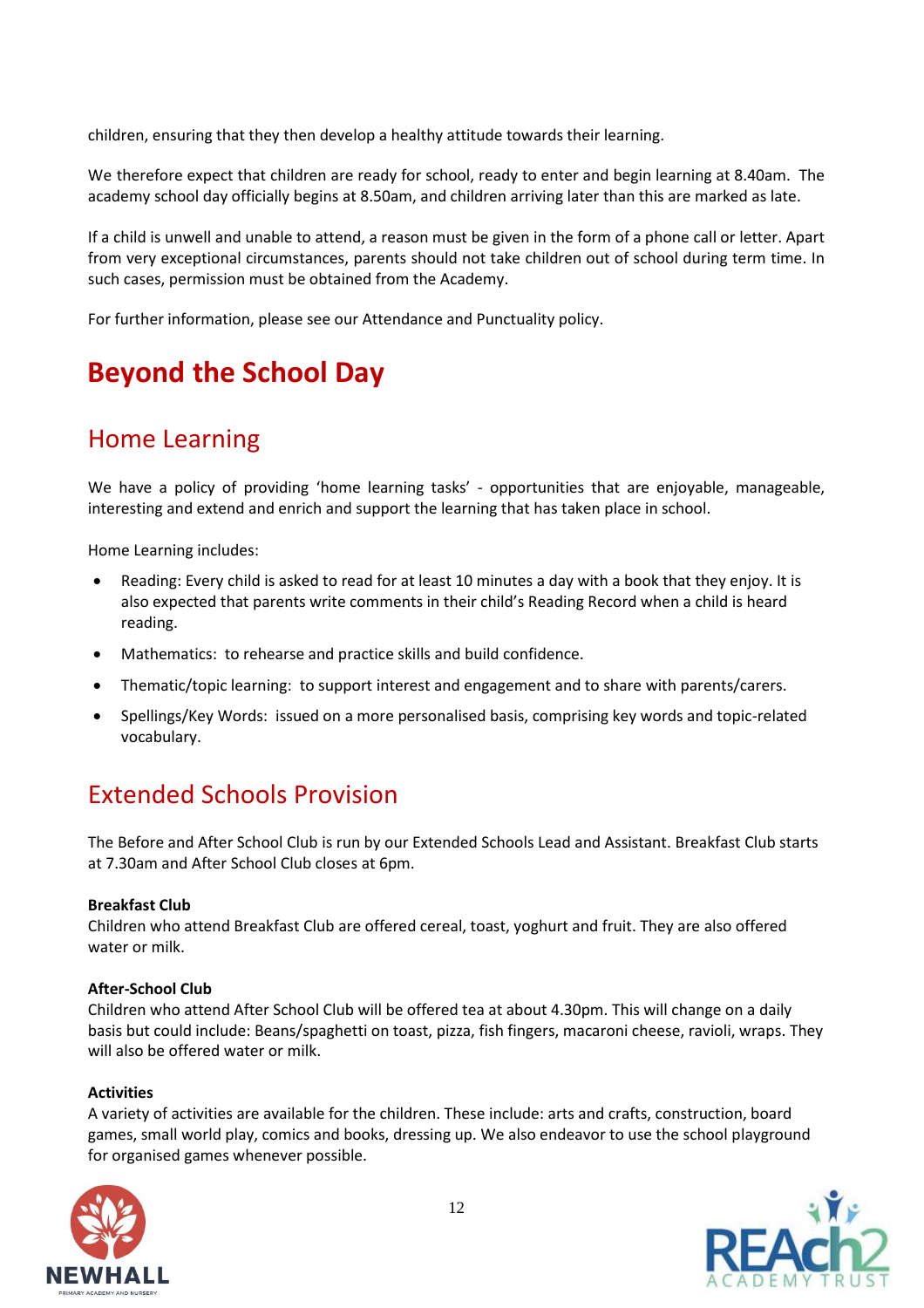## Extra-Curricular Activities

We aim to provide our children with a breadth and depth of extra-curricular provision after school that allows them to experience activities they may not otherwise have access to. This provision is dependent upon the availability and specialism of our staff team and external providers we employ, and activities will occur before and after school, and on some occasions during lunch times.



## Educational Visits

Educational visits enrich our curriculum topics and bring them to life for our children, therefore we encourage teachers, where appropriate, to organise trips for the children that will enhance their learning experiences and ensure they are learning beyond the classroom. In addition to these visits there will also be residential opportunities for all children over time.

During the COVID-19 period, we will be guided by government updates and recommendations.